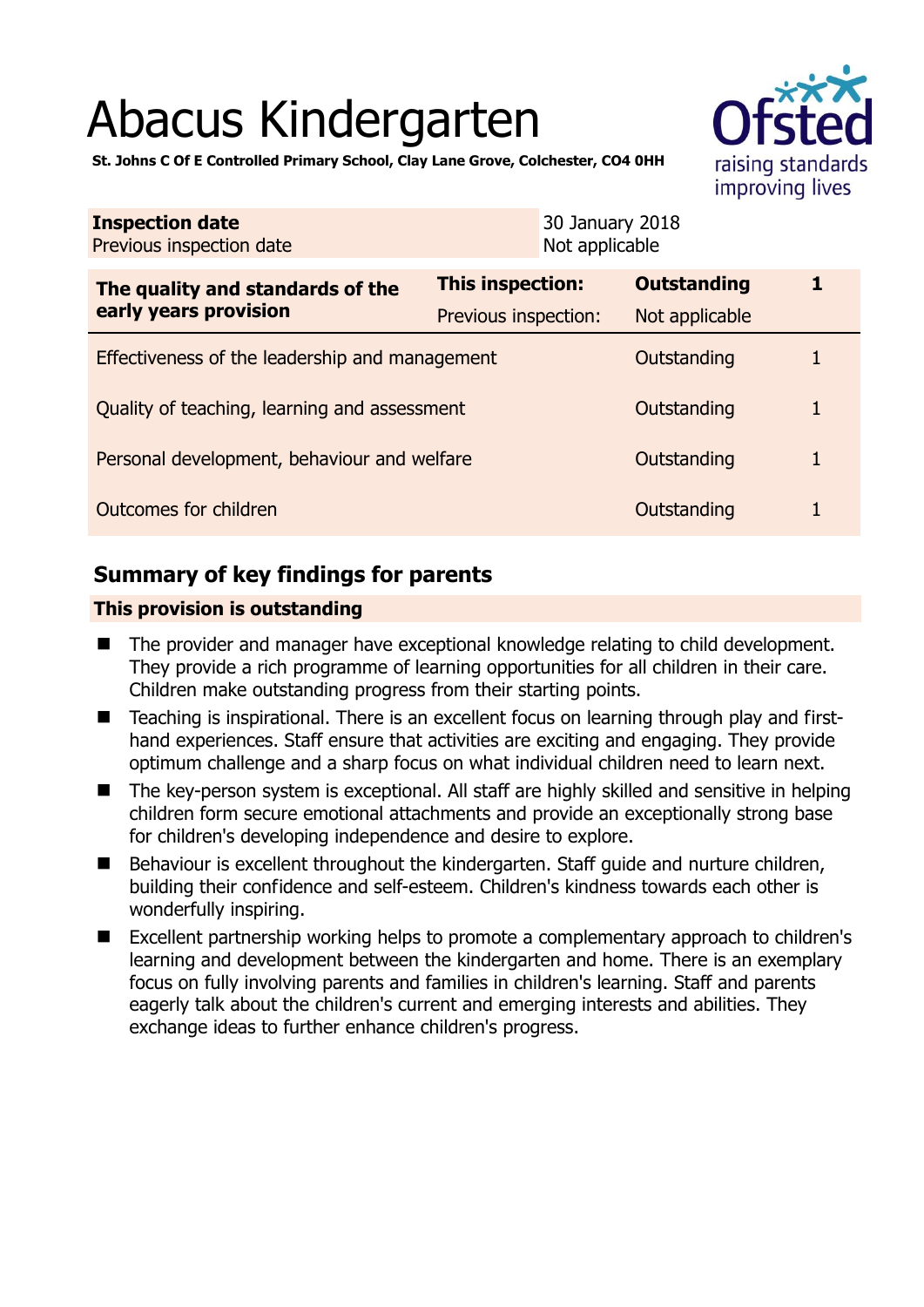## **What the setting needs to do to improve further**

#### **To further improve the quality of the early years provision the provider should:**

■ continue to enrich children's literary learning experiences, in order to maintain the excellent standards of learning already achieved.

#### **Inspection activities**

- $\blacksquare$  The inspector observed the quality of teaching during activities indoors and outdoors, and assessed the impact this has on children's learning.
- The inspector spoke with staff and children during the inspection.
- The inspector completed a joint observation with the kindergarten manager.
- The inspector held a meeting with the kindergarten manager. She looked at relevant documentation and evidence of the suitability of staff working in the kindergarten.
- The inspector spoke to a number of parents during the inspection and took account of their views.

#### **Inspector**

Jemma Hudson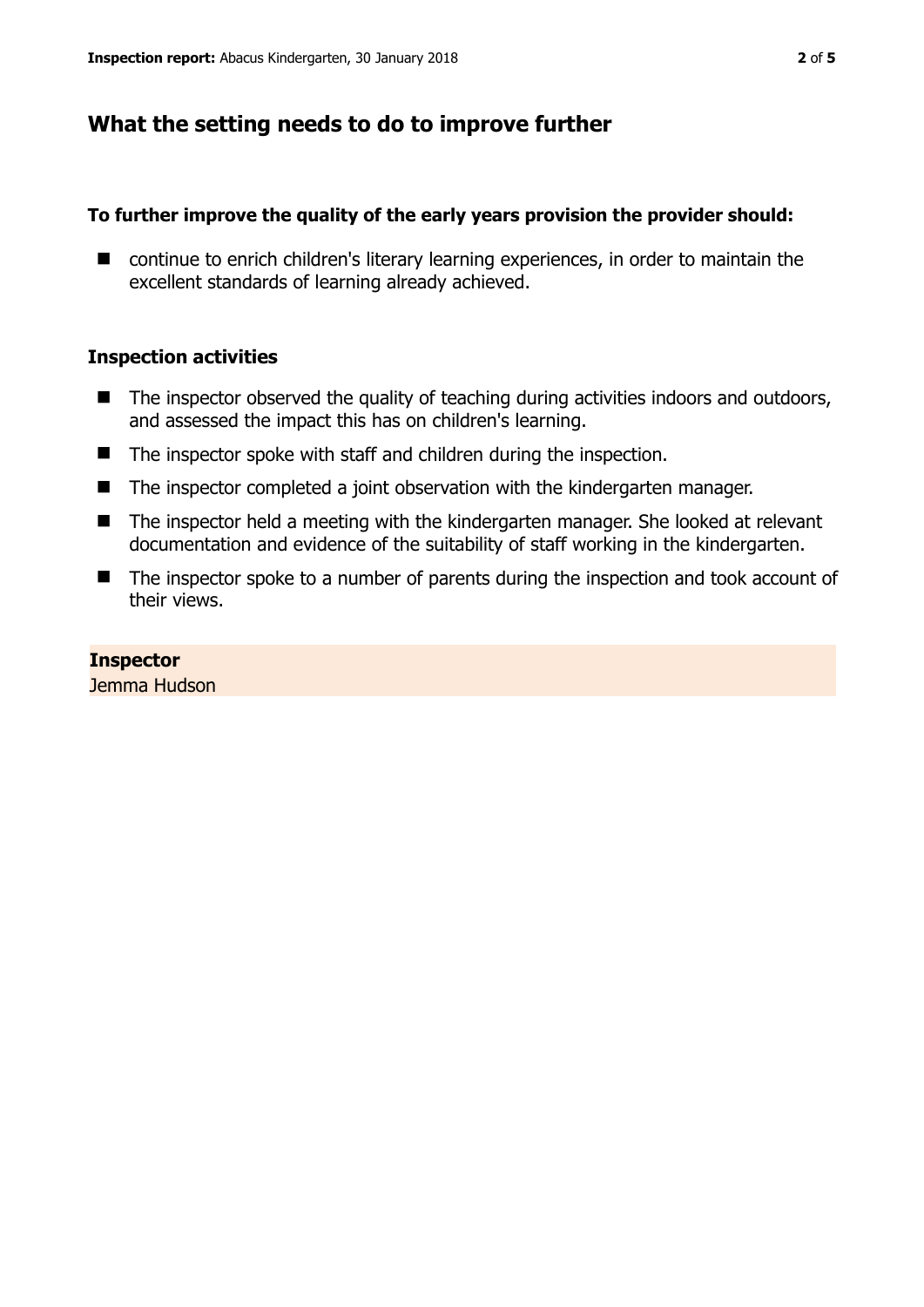# **Inspection findings**

## **Effectiveness of the leadership and management is outstanding**

Safeguarding is effective. The manager and staff are vigilant. All staff have an exceptional knowledge of what to do should they have concerns about a child's welfare. The management team are meticulous with regards to ongoing training and make it their priority to ensure that staff's safeguarding knowledge is current and up to date. There is a robust recruitment policy in place which helps to ensure that all staff are suitable to work with children. The provider and manager work exceptionally well together to lead a strong and experienced team. All staff have an uncompromising commitment towards improvement and enthusiastically reflect on and evaluate all aspects of the provision. They have exciting ideas to enhance their literary provision even further, in order to ensure that the excellent standard of educational programmes is maintained.

## **Quality of teaching, learning and assessment is outstanding**

Staff know precisely what to do to enrich children's learning. Children's language and communication skills are superbly supported. Staff ask questions to help challenge children's knowledge, extend their thinking and compound their learning. Children are excited and eager to listen to their favourite stories. Staff support their learning superbly using resources, such as visual props and photographs, to bring the story to life. The outdoor environment is meticulously planned to engage and interest all children. For example, children enjoy investigating the well-resourced mud kitchen and exploring what happens when they add water to different flavoured tea bags.

### **Personal development, behaviour and welfare are outstanding**

Children's social and emotional development are given the highest priority. Staff are highly skilled and sensitive to both the children's and parents' needs. Children settle into kindergarten exceptionally well and form very secure emotional attachments with their key person. Children are motivated and have an exceedingly positive attitude to learning. Staff teach children about the importance of a healthy lifestyle through the promotion of a nutritious and balanced diet. They provide interesting snacks, such as exotic fruits and breads from around the world. Staff effectively use mealtimes as a wonderful opportunity to support children's understanding of the wider world by talking to them about the different foods people eat.

### **Outcomes for children are outstanding**

Children make consistently high rates of progress. They are very independent learners and show high levels of curiosity, imagination and concentration. Children are exceptionally confident and self-assured for their age. They are extremely well prepared for their future learning and eventual move on to school.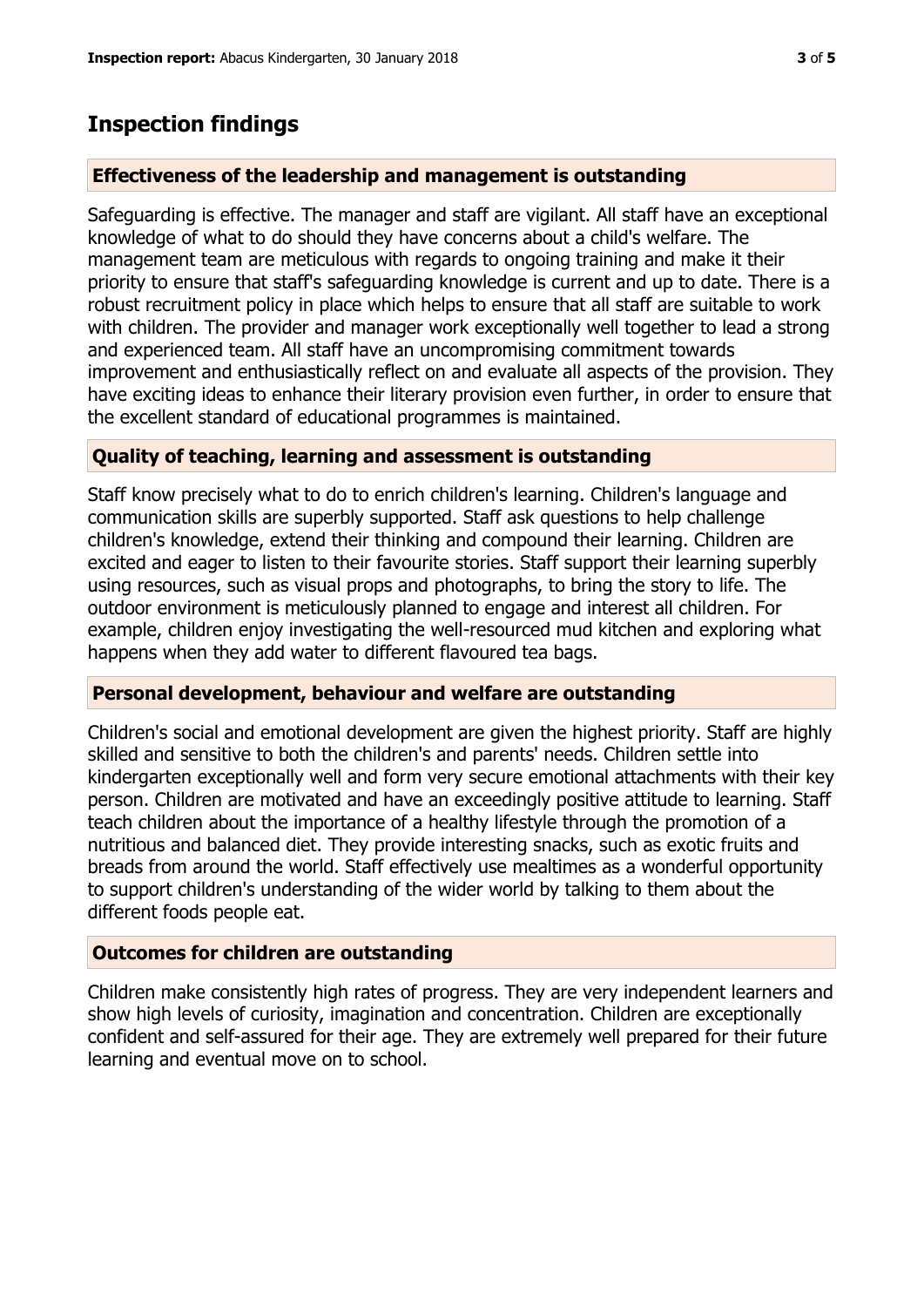## **Setting details**

| Unique reference number                             | EY492253                 |
|-----------------------------------------------------|--------------------------|
| Local authority                                     | <b>Essex</b>             |
| <b>Inspection number</b>                            | 1025867                  |
| <b>Type of provision</b>                            | Sessional provision      |
| Day care type                                       | Childcare - Non-Domestic |
| <b>Registers</b>                                    | Early Years Register     |
| <b>Age range of children</b>                        | $2 - 5$                  |
| <b>Total number of places</b>                       | 20                       |
| <b>Number of children on roll</b>                   | 33                       |
| Name of registered person                           | Abacus Learning LLP      |
| <b>Registered person unique</b><br>reference number | RP533852                 |
| Date of previous inspection                         | Not applicable           |
| <b>Telephone number</b>                             | 07432 072756             |

Abacus Kindergarten registered in 2015. It is one of three provisions owned by the same provider. The kindergarten employs nine members of childcare staff. Of these, two hold early years professional status, one holds an appropriate early years qualification at level 6 and five at level 3. The kindergarten opens from Monday to Friday during school term time. Sessions are from 9am until 2pm and 9am until 1pm on a Wednesday.

This inspection was carried out by Ofsted under sections 49 and 50 of the Childcare Act 2006 on the quality and standards of provision that is registered on the Early Years Register. The registered person must ensure that this provision complies with the statutory framework for children's learning, development and care, known as the early years foundation stage.

Any complaints about the inspection or the report should be made following the procedures set out in the guidance 'Complaints procedure: raising concerns and making complaints about Ofsted', which is available from Ofsted's website: www.gov.uk/government/organisations/ofsted. If you would like Ofsted to send you a copy of the guidance, please telephone 0300 123 4234, or email enquiries@ofsted.gov.uk.